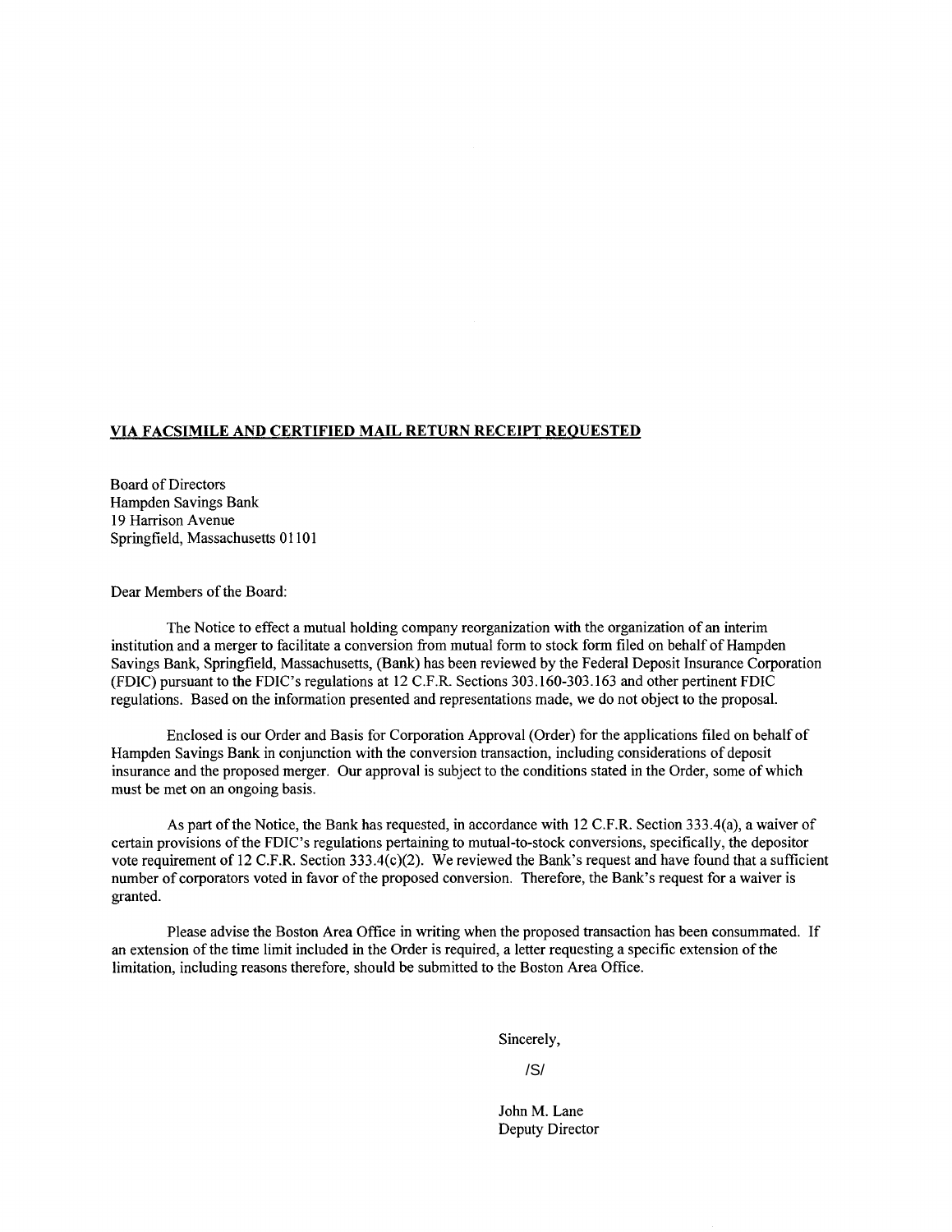Enclosure

cc: R. Mark Chamberlin Mintz, Levin, Cohn, Ferris, Glovsky and Popeo, P.C. One Financial Center Boston, Massachusetts 02111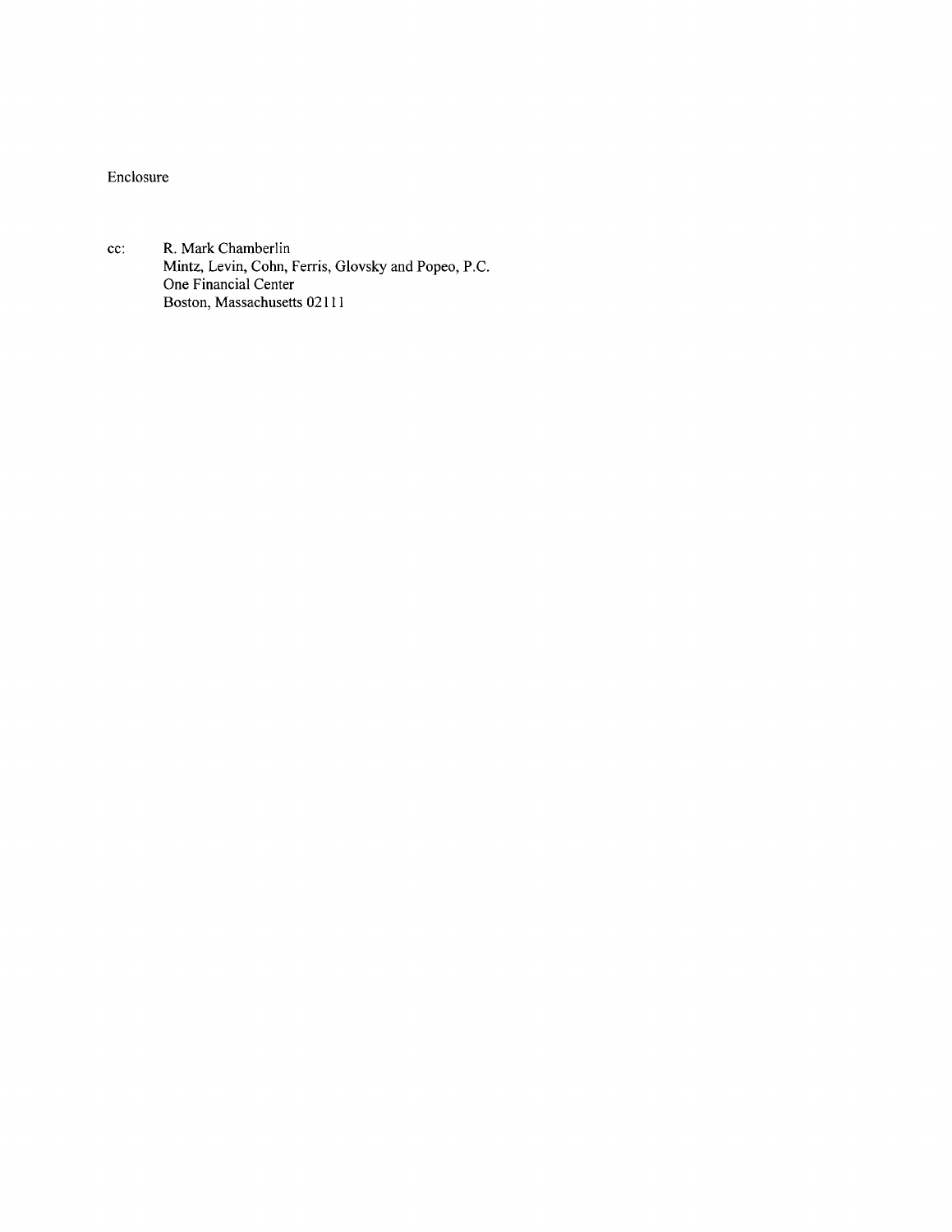## **FEDERAL DEPOSIT** INSURANCE **CORPORATION**

Hampden Savings Bank Springfield, Hampden County, Massachusetts

·Application for Federal Deposit Insurance and Consent to Merge

## **ORDER AND BASIS FOR CORPORATION APPROVAL**

Pursuant to Section 5 and Section 18(c) and other provisions of the Federal Deposit Insurance (FDI) Act, an application has been filed on behalf of Hampden Savings Bank, Springfield, Massachusetts, (Mutual Institution) currently a state-chartered mutuallyowned Bank Insurance Fund (BIF) member with total resources of \$409,032,000 and total deposits of \$315,863,000 as of December 31, 2003, for the FDIC's consent to merge with Hampden Interim Stock Savings Bank, Hampden, Massachusetts, a proposed new interim state-chartered stock savings bank (Resultant Bank). In addition, applications have been filed for federal deposit insurance for Hampden Interim Mutual Savings Bank (a *de novo* mutual savings bank to be subsequently organized into a mutual holding company) and Hampden Interim Stock Savings Bank.

The transaction is to effect the Mutual Institution's plan of reorganization which, solely to facilitate such undertaking, provides for:

- Hampden Savings Bank to organize a new *de novo* mutual savings bank under Massachusetts law to be known as Hampden Interim Mutual Savings Bank.
- Hampden Interim Mutual Savings Bank to amend and restate its mutual savings bank charter as the charter of a mutual holding company to be known as Hampden Bancorp, MHC.
- Hampden Bancorp, MHC, to simultaneously organize a Massachusetts-chartered stock savings bank as a subsidiary to be known as Hampden Interim Stock Savings Bank.
- Hampden Savings Bank will immediately thereafter merge with Hampden Interim Stock Savings Bank, with Hampden Interim Stock Savings Bank to be the legally surviving entity under the name Hampden Bank.

Upon consummation of the reorganization, the deposits of the Resultant Bank will continue to be insured under the BIF. On the effective date of the reorganization, the Resultant Bank will be a stock bank and the wholly owned subsidiary of Hampden Bancorp, MHC. Applications for the establishment of Hampden Bancorp, MHC, have been filed with the Federal Reserve System. Following consummation of the merger, the Resultant Bank will operate the same banking business, with the same management, at the same locations now being served by the Mutual Institution. The proposed transaction, per se, will not alter the competitive structure of banking in the market served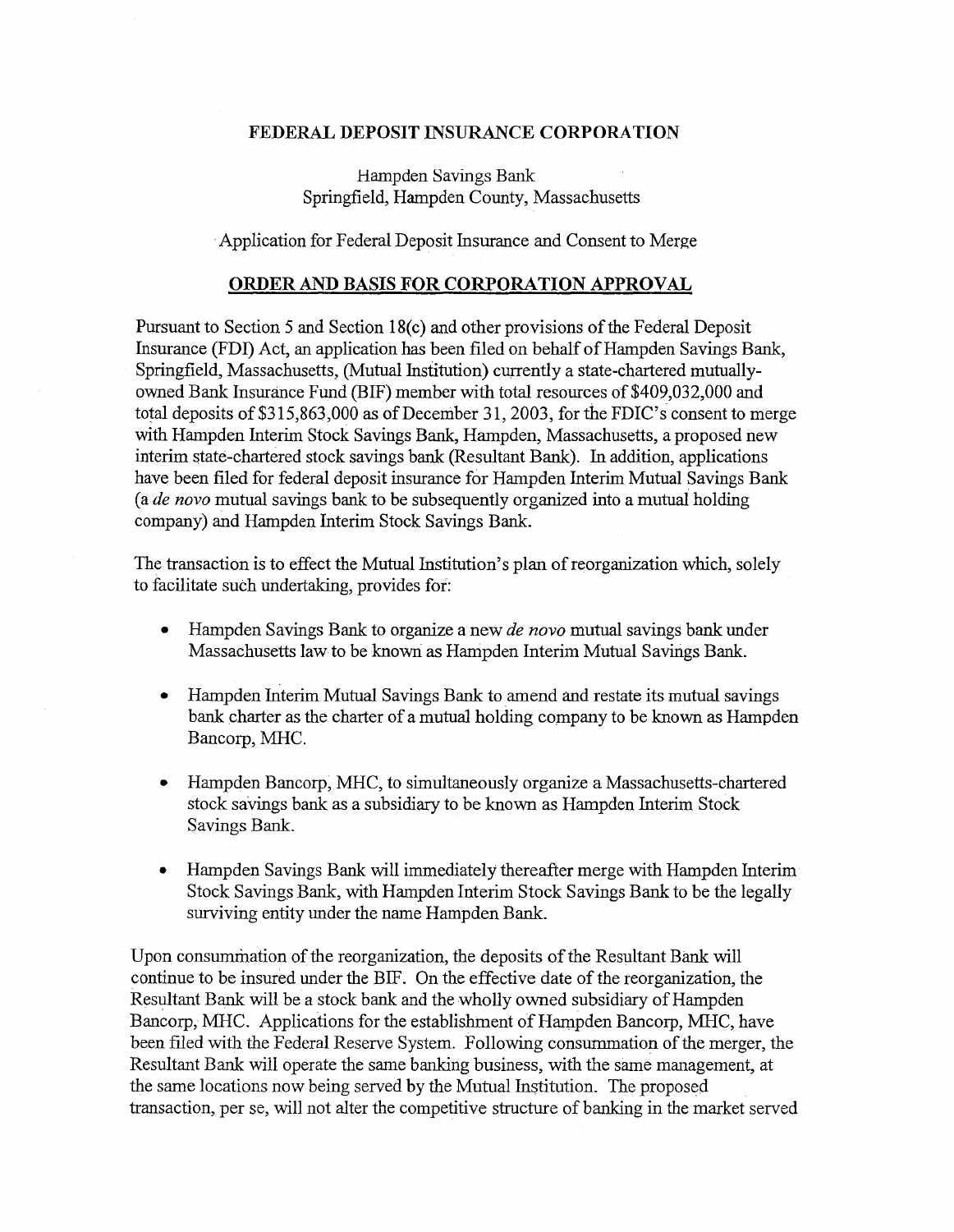by the Mutual Institution. Hampden Bank's main office will continue to be located at 19 Harrison A venue, Springfield, Massachusetts.

Notice of the proposed transaction, in a form approved by the FDIC, has been published pursuant to the FDI Act. A review of available information, including the Community Reinvestment Act (CRA) Statement of the proponent, disclosed no inconsistencies with the purposes of the CRA. The resultant institution is expected to continue to meet the credit needs of its entire community, consistent with the safe and sound operation of the institution.

In connection with the applications, the FDIC has taken into consideration the financial and managerial resources and future prospects of the proponent banks and the Resultant Bank, and the convenience and needs of the community to be served. In connection with the applications for deposit insurance, the FDIC has taken into consideration the: fmancial history and condition; adequacy of the capital structure; future earnings prospects; general character and fitness of management; risk to the insurance fund; convenience and needs of the community; and consistency of corporate powers. Having found favorably on all statutory factors and having considered other relevant information, including reports on the competitive factors furnished by the Comptroller of the Currency, the Board of Governors of the Federal Reserve System, the Director of the Office of Thrift Supervision and the Attorney General of the United States, it is the FDIC's judgment that the applications should be and hereby are approved, subject to the following conditions:

- 1. That, except for the proposed transfer of stock to Hampden Bancorp, MHC, no shares of the stock of Hampden Bank shall be sold, transferred or otherwise disposed of, to any person (including any Employee Stock Ownership Plan) unless prior notice is provided to, and non-objection is received from, the FDIC;
- 2. That, prior to a sale, transfer or other disposition of any shares of Hampden Bank by the Hampden Bancorp, MHC, to any person (including any Employee Stock Ownership Plan) or a conversion of the Hampden Bancorp, MHC, to stock form, Hampden Bank will provide written notification to the FDIC and provide the FDIC with copies of all documents filed with the state and federal banking and/or securities regulators in connection with any sale, transfer, disposition or conversion;
- 3. That, should any shares of stock be issued to persons other than Hampden Bancorp, MHC, any dividends waived by Hampden Bancorp, MHC, must be retained by Hampden Bancorp, MHC, or Hampden Bank and segregated, earmarked or otherwise identified on its books and records; such amounts must be taken into account in any valuation of the institution and factored into the calculation used in establishing a fair and reasonable basis for exchanging shares in any subsequent conversion of Hampden Bancorp, MHC, to stock form; such amounts shall not be available for payment to or the value thereof transferred to